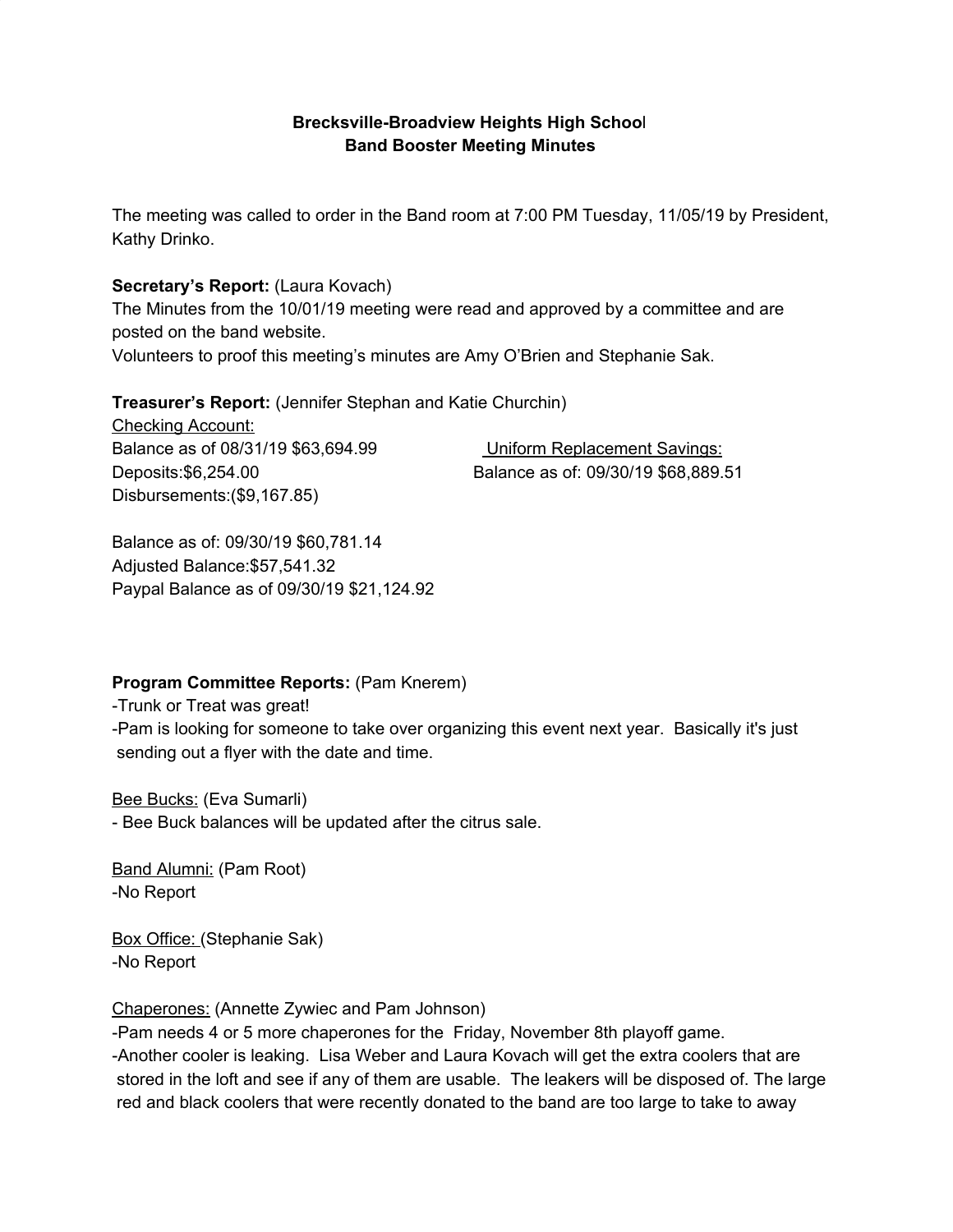games. A possible solution to being able to use the large coolers is to purchase luggage caddies so the coolers can be on wheels.

-Pam asked Mr. Rex if he could let her know ahead of time if the drum stands will be needed for the game so that chaperones won't have to haul them if they are not needed. Mr Rex said that once he figures out which schools have drum stands that we can use he will let her know.

-Plumes will not be used for Friday night's game on November 8th.

-Two chaperones are needed for the Holiday Parade.

Drumline: (Pam Knerem) -No Report -It doesn't look like there will be an Indoor Drumline this school year.

## Hospitality/Game Snacks: (Lisa Weber)

-Lisa has a lot of leftover game snacks.

-The leftover snacks will be used for Conservatory day, fruit delivery day and can also be put on the Disney busses for students and chaperones.

Flagline: (Kim Traum and Michelle Goldthorpe) -No Report

#### PSO: (Michelle Banks)

-A reminder that any checks collected on behalf of the school must be made out to the school and not to an individual.

-Superintendent Joelle Magyar will be hosting coffee talks to discuss the district's grades received this year. If requested, she will have a coffee talk in your home as well. -Principal Ast is organizing a cultural playbook.

# **Upcoming Events**

# **November...**

- 11/02 HS: SAT Testing
- 11/04 HS: Bee Athletic Booster Meeting
- 11/05 HS: Band Booster Meeting
- 11/06 HS: Colony Period
	- HS: American Legion Americanism & Government Test
	- HS: Quill & Scroll Honor Society Induction
- 11/07 HS: Parent-Teacher Conferences

# **PSO/Council Mtg**

11/08 & 11/09 - HS: Brecksville Robotics Tournament

11/09 - HS: Orchestra & CYO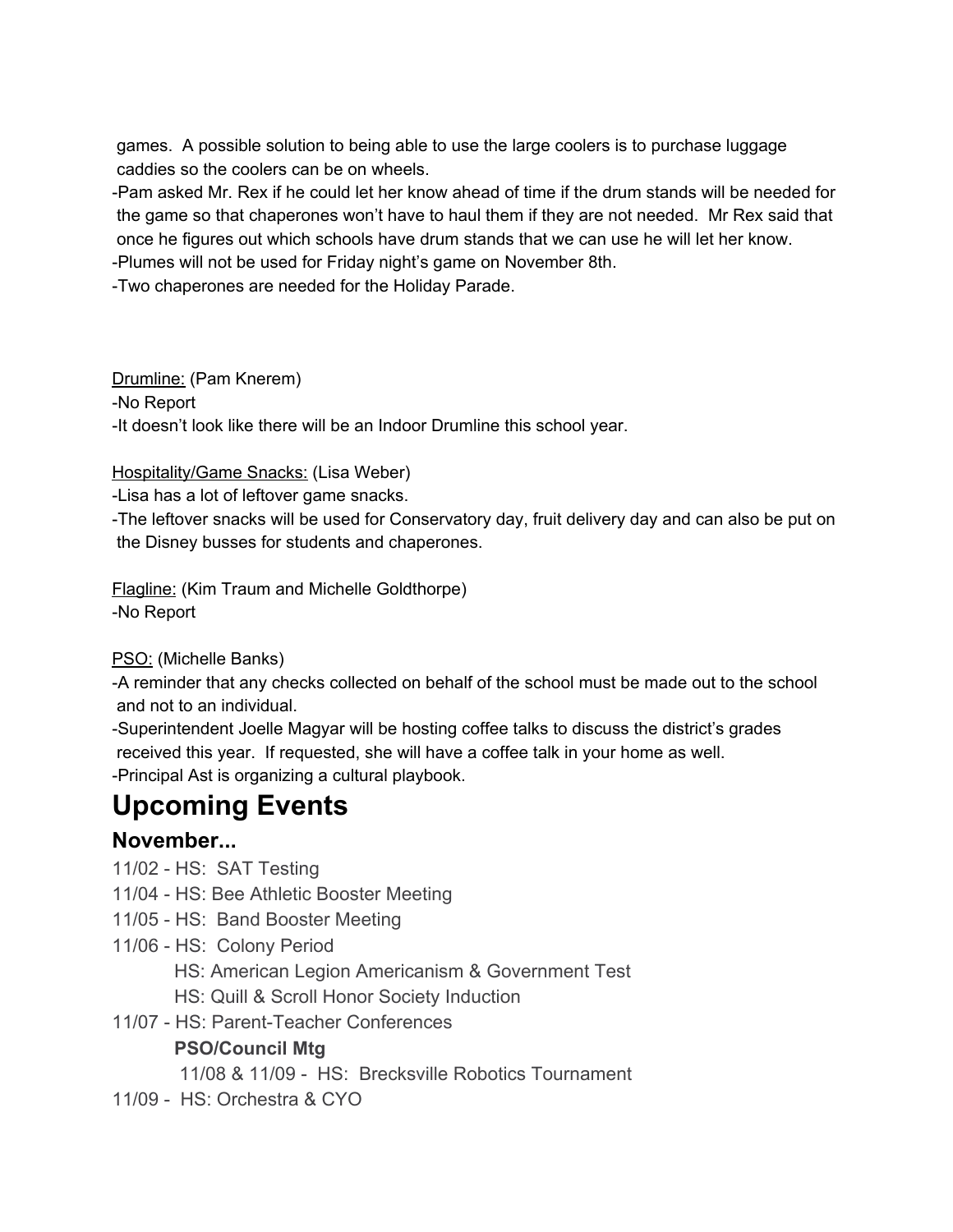11/13 - **Take Back Togetherness**

11/20 - Board Meeting

**11/27 - 11/29 Thanksgiving Break**

Publicity: (Melissa Burdick) -Everything is on track and looking good.

Senior Night: (Amy O'Brien)

-Amy and her crew did an awesome job organizing Senior Night this year.

-Amy said there was a great selection of food and she had great volunteer support.

-She came in under budget as well.

-Amy will chair Senior Night again next year!

Swarm Board and Decorations: (Lisa Trout)

-Lisa did an amazing job decorating seniors' lockers for Senior Night.

Uniforms: (Lori Reagan, Rima Julien, Sheyenne Uhlir and Linda Gauntner)

-The cost of the eighth grade band shirts was \$481.00 this year.

-The planning for drycleaning marching band uniforms for Disney is underway.

-We must emphasize to parents this year that the drycleaning cost is part of their band fees and not an additional expense for them.

-Each student is responsible for bringing their uniform home once marching season and the Holiday Parade is over and taking it to On The Spot Dry cleaning in the shopping center at route 82 and Broadview Road. This is THE ONLY drycleaner to take the uniforms to. Once cleaned, the uniforms must be brought back to school and placed in a designated spot.

Summer Uniforms: ( Lisa Karakostas, Laura Mroczka and Melinda Torres) -No Report

Yard Signs: (Alicia Ravagnani)

-There are 6 yard signs (no names on them) still available.

# **Ways and Means Committee Reports:** (Michelle McGrath)

Athletic Programs: ( Melissa Burdick)

-The Winter program is under a super tight schedule and will be out 2 days before the first basketball game of the season.

-To date, no Shout-Out ads have been purchased. Anyone interested in purchasing a Shout-Out ad can find the form on the band website.

-Kathy Drinko asked if anyone who has connections with any Winter sport to ask if we can sell programs there.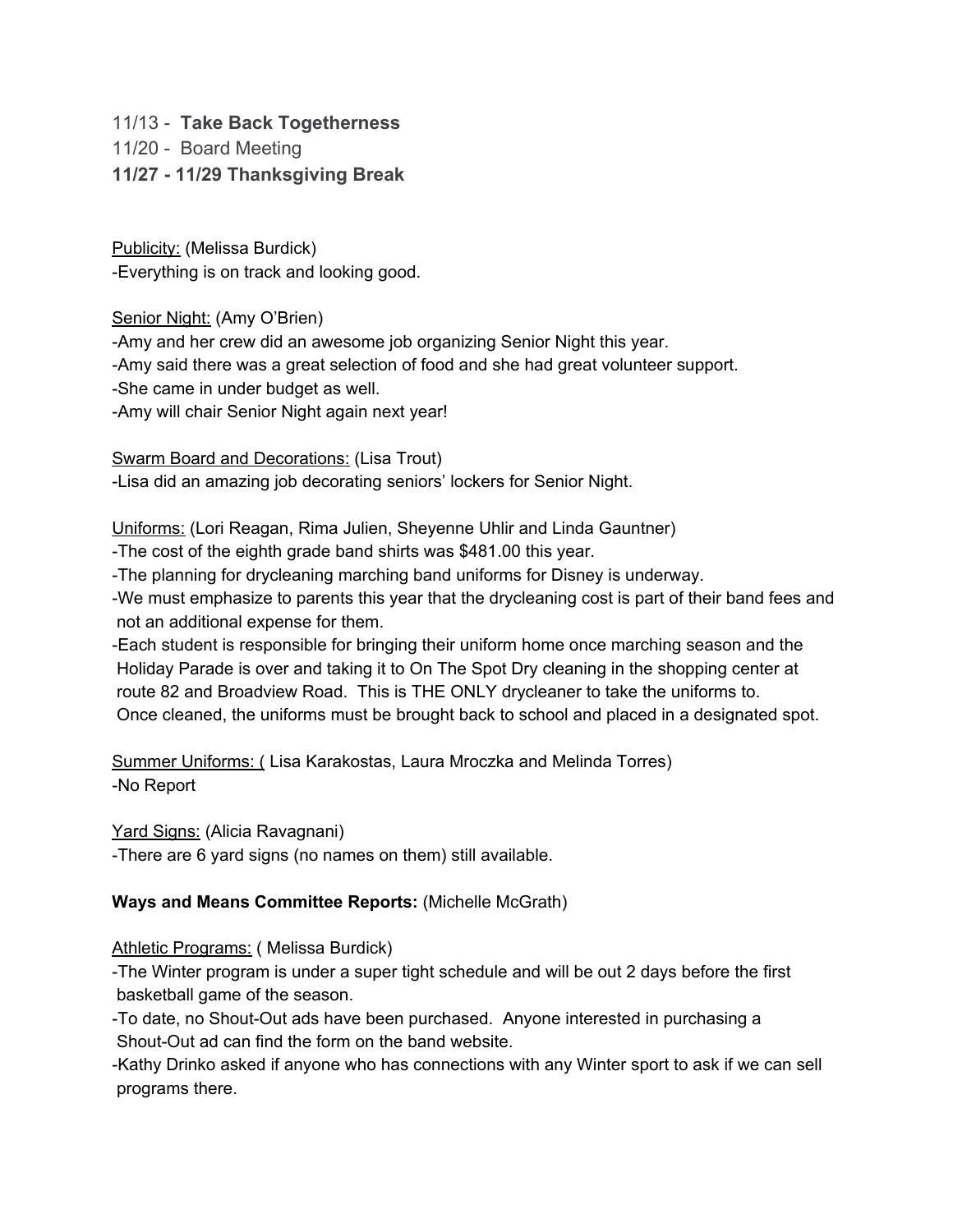#### Athletic Program Sales: (Michelle McGrath)

-239 programs have been sold so far this season with 8 remaining. Three of the programs were given to the Athletic Department and the band announcer.

#### Athletic Program Layout: (Kim Traum)

-Boosters are looking for someone with a graphic design background to take over for Kim **Traum** 

in designing the Athletic program.

-So far three people have offered to help, unfortunately one was a High School student and the time frame wouldn't work out. A sister of a student who lives at and attends Loyola College also offered her services but our deadline may get in the way of her college work. A printer was interested in taking on the job but after seeing the amount of work to be done, backed out. -Michelle McGrath will reach out to CVCC to see if anyone there might be interested in the job.

## Citrus Sales: ( Allison Winokur and Barb Wisniewski)

-The citrus sale deadline has been extended to November 13th.

-To date, 451 boxes have been sold which guarantees fruit will be delivered to us December 7th.

-Barb and Allison will create a Sign-Up Genius soon for volunteers.

-Only a couple people have complained about not having a paper order form for ordering fruit this year.

-Mr. Rex asked if the conveyor belt that has been stored in the band area could be used for unloading the fruit. It has never been used because it is easier and faster to have the kids unload the fruit. It can be disposed of.

# Disney Raffle: (Sue Flis)

-Between \$1,000-\$1,700 was raised by selling raffle tickets at the Sounds of the Stadium concert.

-Sue needs someone to sell raffle tickets at the Holiday concert because she will be out of town. -Concert Winds parents will be reminded to purchase Disney raffle tickets in advance since students in Concert Winds will be performing with the 7th graders at the Middle School instead of at the High School concert.

-Just before the Thanksgiving break, Sue will send Mr. Rex another flyer to include in the weekly

bulletin.

# Endowment/Patrons: (Michele Mihalich)

-Michelle turned in a check to Katie Churchin.

-So far this year she has only received two Endowments from Seniors.

#### Spirit Wear: (Alicia Ravagnani)

-A flyer was placed in the Sounds of the Stadium program for Disney Spirit Wear.